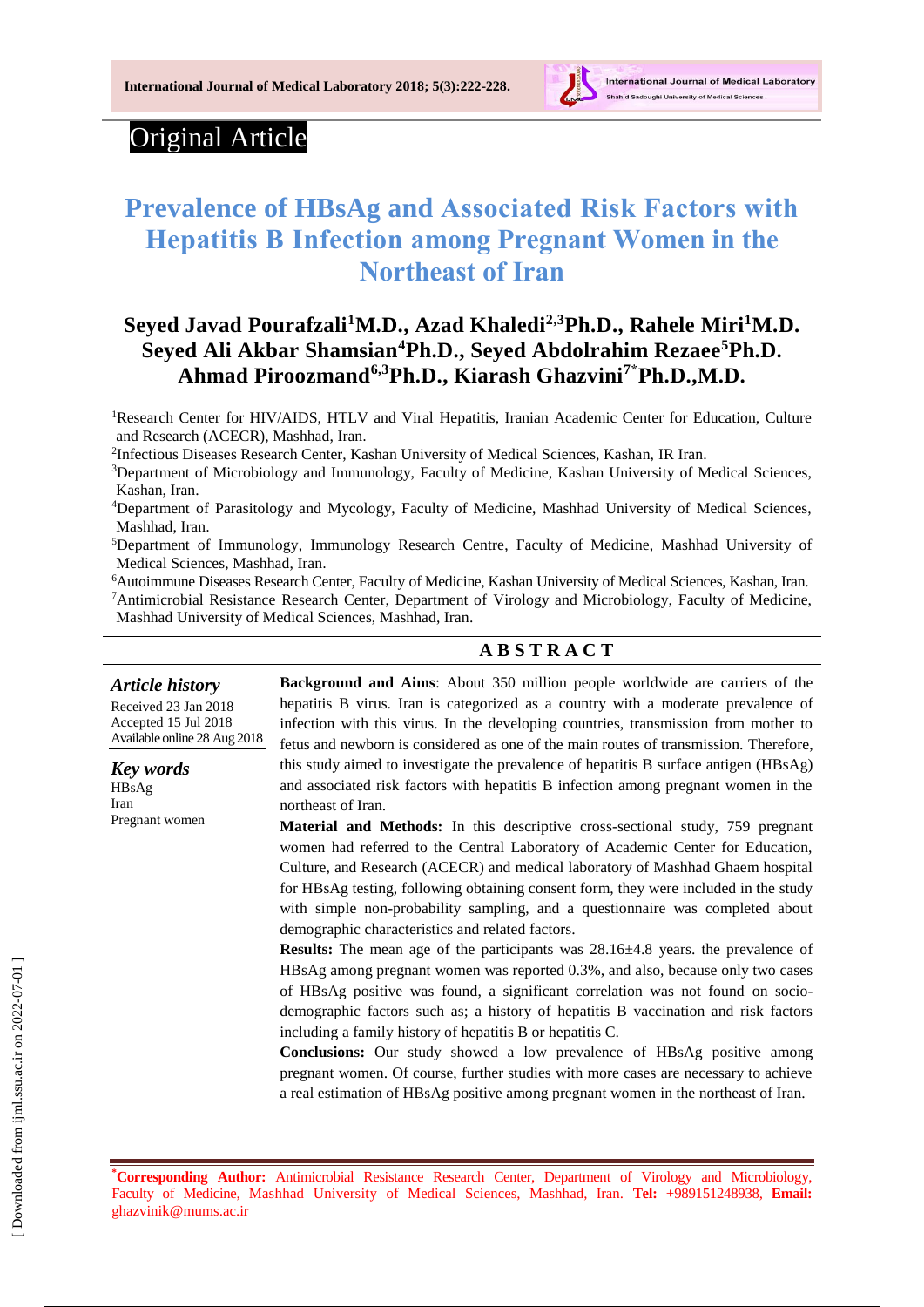## **Introduction**

Infection with hepatitis B virus (HBV) is a serious global problem; two billion people are infected with this virus worldwide, and about 350 million people suffer from chronic hepatitis B, 75% cases of which are from Asian [1]. Based on reports from the World Health Organization, the high frequency of HBV infection was in Saharan Africa, and Eastern Asia [2]. Hepatitis B infection is considered as a 10th most important cause of death over the world and annually about 500000-1.2 million deaths occur due to chronic hepatitis B, cirrhosis, and hepatocellular carcinoma (HCC) [3]. As described in another study, the prevalence of HBV infection in diverse areas of Iran has been ranging between 2.1%-7.9% [4].

Nowadays, hepatitis B has remained as the major health problem worldwide. More than half of the world population is infected with the hepatitis B virus during their lifetime, and more than 5% of them suffer from chronic hepatitis B infection [5]. The prevalence of hepatitis B infection in the world is changing due to the use of a safe and effective vaccine. The areas with higher prevalence including Southeast Asia, China, and Africa, where nearly 10% of the population are chronic carriers for hepatitis B virus. Local levels of the virus in Australia, North America, and Western Europe are lower [6]. In addition to the effects of disability (morbidity) in patients with chronic hepatitis B, these people are at the risk of cirrhosis and HCC, and because of its complications, each year more than one

million people die from hepatitis B [7]. Since hepatitis B surface antigen (HBsAg) was identified in 1965 and followed by the discovery of the complete virus (Dane Particle) by Bloomberg in 1970, the serologic diagnosis tests and monitoring of hepatitis B virus infection gradually entered the market [8].

In Southeast Asia countries, transmission from the mother-to-child is considered as the main way of infection [9]. Fetal infection with HBV may happen in the early stages of pregnancy; viruses can pass via the membranes and infect the fetus [10]. In general, in 98% of newborn cases, the most prevalent form of HBV infection is as chronic; in fact, only 2% of the cases suffer from an acute form. Is should be noted that in 90-95% of the patients, the HBsAg is negative in the blood during the first 6 months [11].

Mashhad, the capital of [Khorasan](https://en.wikipedia.org/wiki/Razavi_Khorasan_Province) Razavi [province](https://en.wikipedia.org/wiki/Razavi_Khorasan_Province) is the [second most populous](https://en.wikipedia.org/wiki/List_of_Iranian_cities_by_population) city in [Iran.](https://en.wikipedia.org/wiki/Iran) It is located in the northeast of the country with a population of about 3000000 (2016 census). Because, to date, there has been no study on the seroprevalence of HBV in the pregnant women of Mashhad population, this study aimed to investigate [the](https://www.ncbi.nlm.nih.gov/pmc/articles/PMC4256822/)  [prevalence of H](https://www.ncbi.nlm.nih.gov/pmc/articles/PMC4256822/)BsAg and associated risk factors with hepatitis B infection among pregnant women in the northeast of Iran.

## **Materials and Methods**

In this descriptive observational cross-sectional study which was conducted in 2011-2012,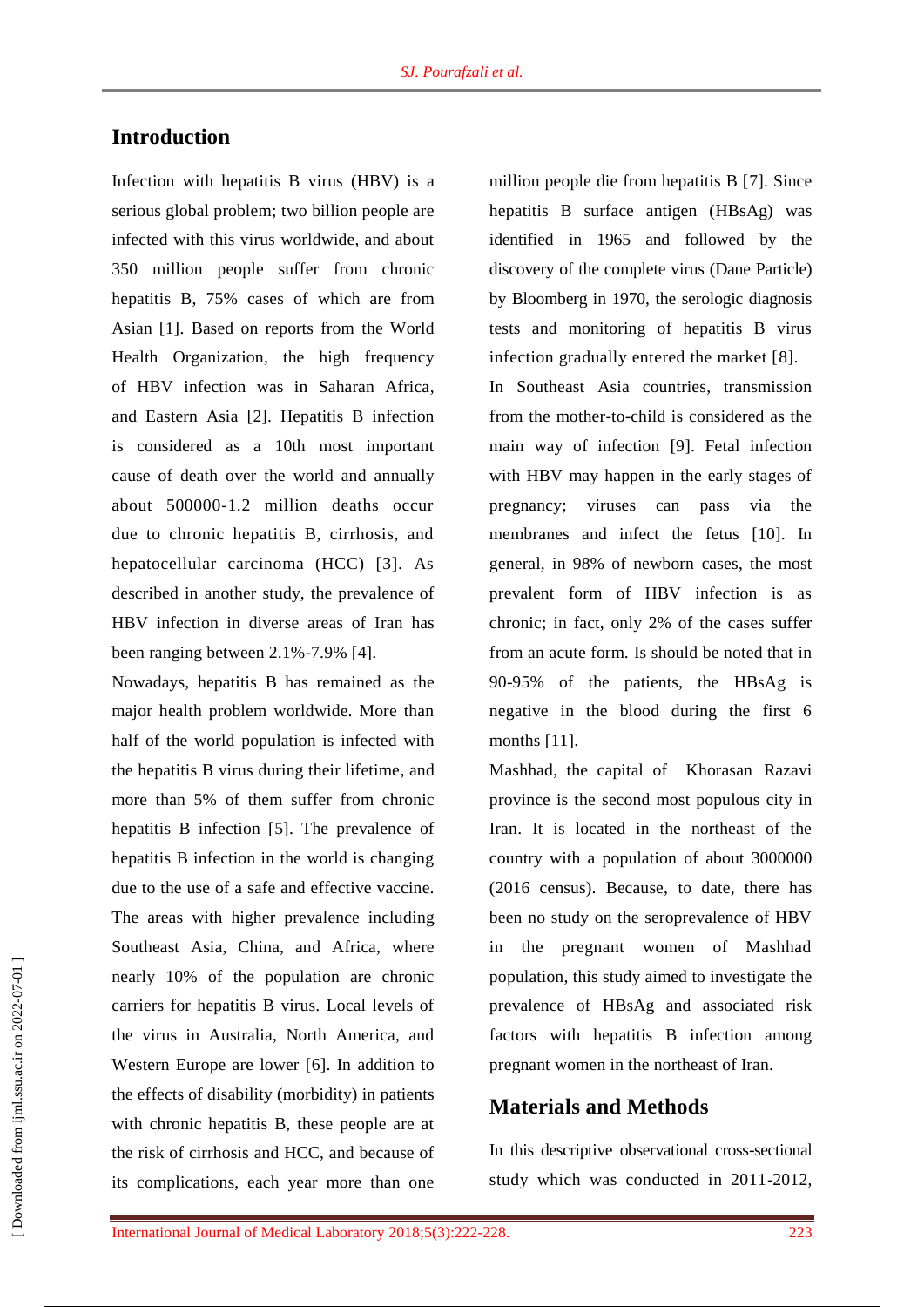759 pregnant women who had referred to the Central Laboratory of Academic Center for Education, Culture, and Research (ACECR) and laboratory of Ghaem hospital in Mashhad for HBsAg testing, were included in the study with simple nonprobability sampling.

The effect of independent variables such as age, education, occupation, race, income, remarriage, marriage, pregnancy and fertility characteristics, a previous history of hepatitis B vaccination, a history of high-risk behavior, a history of high-risk medical procedures in the wife, a family history of hepatitis B or C on the dependent variable (HBsAg) was analyzed. HBsAg is a qualitative-nominal variable based on the enzyme-linked immunosorbent assay (ELISA) test which was performed on patients' serum reported as positive or negative in the laboratories. Pregnant women with HBsAg test request who had referred to the laboratory and had voluntarily completed the questionnaire were enrolled. Then, a questionnaire was filled around their demographic characteristics and related factors. Content validity of the questionnaire was confirmed by the experts (researchermade questionnaire). The reliability of the data collection tool was verified by the researcher and a colleague (r=1).

To conduct this research, no additional cost of the patients and insurance companies was imposed. Satisfaction of all patients was obtained and those who were not willing to participate were excluded from the study. This study was approved by the Ethical

Committee of Mashhad University of Medical Science, Mashhad, Iran.

#### **Statistical analysis**

For descriptive statistics, Fisher's exact test and odds ratio were performed, using SPSS version 13. A p-value less than 0.05 were considered as statistically significant.

#### **Results**

Of 759 pregnant participants aged 15 to 44 (Mean;  $4.8 \pm 28.16$ ), only two individuals (0.3%) were HBsAg positive. As shown in Table 1, 58.2% of people had an academic literacy, 5.1% of individuals had a family history of hepatitis B or C, and 31.2% of cases had received hepatitis B vaccine.

In the current study, there was no significant correlation between age (p>0.05), education  $(p=0.999)$ , occupation  $(p=0.483)$ , race  $(p=0.999)$ , income  $(p=0.999)$ , remarriage  $(p=0.999)$ , pregnancy  $(p=0.686)$  and fertility characteristics (p=0.999), previous history of hepatitis B vaccination ( $p=0.527$ ), and family history of hepatitis B or C ( $p=0.527$ ). The correlation between other related factors and HBsAg positive is listed in Table 1.

#### **Discussion**

The prevalence of hepatitis B infection varies in different regions of the world with the prevalence rate between 0.1% to 20% [12, 13]. The total number of deaths caused by hepatitis B in 2013 was assessed to be 686,000 [14]. The mortality associated with HBV in Asians and Pacific Islanders is 2.6 deaths/100,000 populations [15].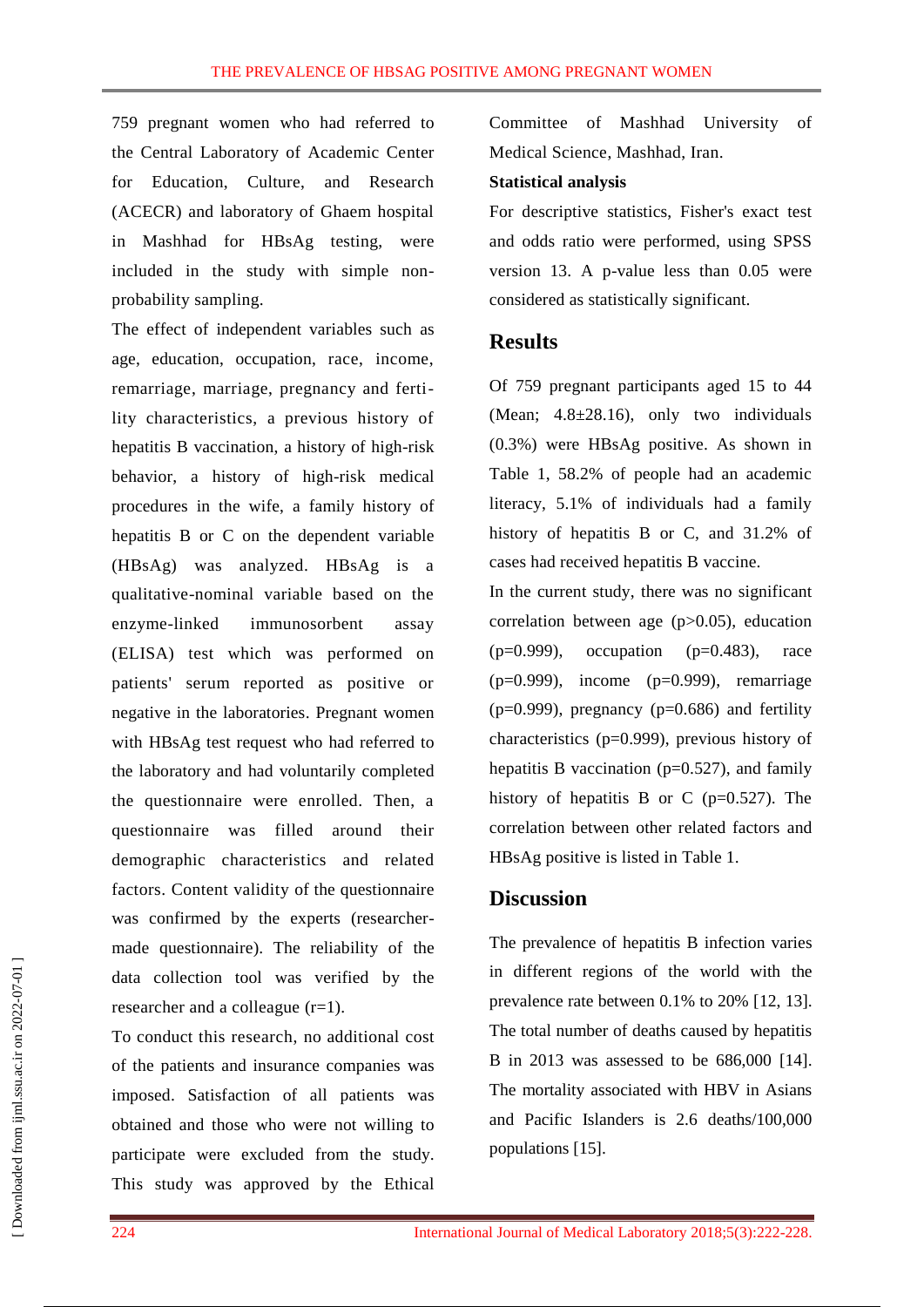| <b>Variable</b>                                         |                     |              | Number Percentage | <b>P-value</b> |
|---------------------------------------------------------|---------------------|--------------|-------------------|----------------|
| Literacy                                                | Non academic        | 317          | 41.8              | 0.999          |
|                                                         | Academic            | 442          | 58.2              |                |
|                                                         | Unemployed          | 546          | 72                | 0.483          |
| <b>Employment Status</b>                                | (housewife)         | 213          | 28                |                |
|                                                         | Employed<br>Persian | 722          | 95.1              | 0.999          |
| Ethnic background                                       | Other               | 37           | 4.9               |                |
| Household monthly income                                | Less than 150 \$    | 450          | 59.3              | 0.999          |
|                                                         | More than 150       | 309          | 40.7              |                |
| Remarriage                                              | yes                 | 24           | 3.2               | 0.999          |
|                                                         | no                  | 735<br>31    | 96.8<br>4.1       | 0.999          |
| Remarriage of spouse                                    | yes<br>no           | 728          | 95.9              |                |
|                                                         | $\boldsymbol{0}$    | 434          | 57.2              | 0.999          |
| Numbers of pregnancies                                  | $\mathbf{1}$        | 228          | 30                |                |
|                                                         | $\overline{2}$      | 85           | 11.2              |                |
|                                                         | $3-4$               | 12           | 1.6               |                |
|                                                         | $\mathbf{1}$        | 425          | 56.1              | 0.686          |
| Numbers of fertility                                    | $\overline{c}$      | 205          | 27                |                |
|                                                         | 3                   | 95           | 12.5              |                |
|                                                         | $4 - 5$             | 33           | 4.4               |                |
| Previous history of hepatitis B vaccination             | yes                 | 237          | 31.2              | 0.527          |
|                                                         | no<br>Yes           | 522<br>39    | 68.8<br>5.1       | 0.999          |
| A family history of hepatitis B or C                    | no                  | 720          | 94.9              |                |
|                                                         | $\boldsymbol{0}$    | 598          | 78.8              | 0.379          |
| The number of abortion                                  | $\mathbf{1}$        | 121          | 15.9              |                |
|                                                         | $2 - 4$             | 40           | 5.3               |                |
|                                                         | $\boldsymbol{0}$    | 449          | 59.2              | 0.999          |
| Number of children                                      | $\mathbf{1}$        | 232          | 30.6              |                |
|                                                         | $2 - 3$             | 78           | 10.2              |                |
| Prison history                                          | yes                 | $\mathbf{1}$ | 0.1               | 0.999          |
|                                                         | no                  | 758          | 99.9              |                |
| A history of tattoos                                    | yes                 | 37           | 4.9               | 0.999          |
|                                                         | no                  | 722<br>670   | 95.1<br>88.3      | 0.999          |
| A history of dental procedures                          | yes<br>no           | 89           | 11.7              |                |
|                                                         | yes                 | 346          | 45.6              | 0.999          |
| A history of surgery                                    | no                  | 413          | 54.4              |                |
|                                                         | yes                 | 46           | 6.1               | 0.999          |
| <b>Endoscopy history</b>                                | no                  | 713          | 93.9              |                |
| Dialysis history                                        | yes                 | 3            | $0.4\,$           | 0.999          |
|                                                         | no                  | 756          | 99.6              |                |
| <b>Blood transfusion</b>                                | yes                 | 17           | $2.2^{\circ}$     | 0.999          |
|                                                         | no                  | 742          | 97.8              |                |
| A history of intravenous drug addiction                 | yes                 | 1<br>758     | 0.1<br>99.9       | 0.999          |
|                                                         | no<br>yes           | 5            | 0.7               | 0.999          |
| A history of intravenous Drug addiction in their spouse | no                  | 754          | 99.3              |                |
|                                                         |                     |              |                   |                |
|                                                         | Positive            | 23           | 3                 | 0.999          |
| HBsAg test results                                      | negative            | 736          | 97                |                |

| Table 1. Socio-demographic factors associated with HBsAg positivity in pregnant women of Mashhad |  |  |
|--------------------------------------------------------------------------------------------------|--|--|
|--------------------------------------------------------------------------------------------------|--|--|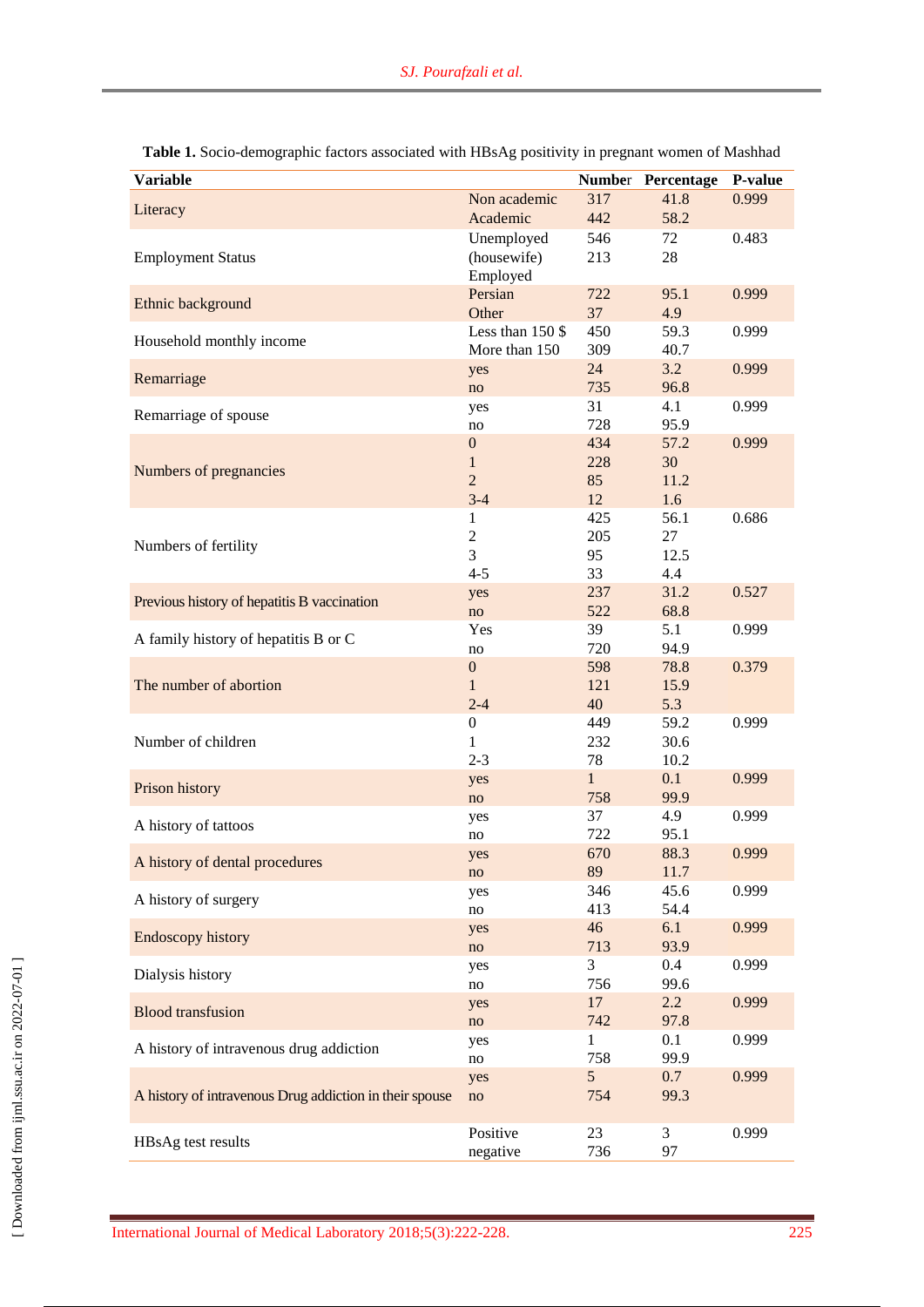Before 1993, the estimated frequency of chronic carriers in Iran was about 3%, but based on studies carried out in different parts of our country, today the prevalence of HBsAg-positive hepatitis has been reported to be 1.5% to 2.0% [16, 17]. However, our study revealed that the prevalence of HBsAgpositive hepatitis has been decreased to 0.3%. Raised people's knowledge about the risk factors of the disease, national vaccination program in 1993 for all neonates, and vaccination for high-risk groups could be some reasons for this decrease [6]. According to the statistics, about 97% of Iranian infants do receive hepatitis B vaccine [18]. International data in 2009 suggest that the vaccination coverage has reached 99% in Iran [19]. Some studies conducted in our country have surveyed the prevalence of HBsAg positive in pregnant women, but no research on the prevalence of hepatitis B in pregnant women has been conducted in Khorasan Razavi province. The novelty of this study was to investigate the prevalence and factors associated with HBsAg positive in pregnant women of Mashhad; also two centers with different types of people with diverse cultures and other different factors were chosen. In this study, because, fortunately, only two pregnant women were HBsAgpositive, the survey of the correlation between related factors and prevalence of HBsAgpositive cases was not possible. In line with our study, in studies conducted in other parts of Iran, no significant relationship had been found between the relevant factors and the

prevalence of HBsAg positive. In a study carried out in Bonab city in 2006, among 187 pregnant women who had referred to health centers, 4 cases (2.3%) were HBsAg-positive and no significant relationship was found between the age of marriage and monthly income with hepatitis B [20]. Moreover, in a study carried out in 2008-2009 in Gorgan among the pregnant women who had referred to an educational hospital, out of 1553 patients, 15 cases (1%) were HBsAg-positive, and in 40 % of infected pregnant women, no known risk factor was identified [21]. In another study conducted by Sharifi et al. in Zahedan, no significant relationship was found between related factors and the prevalence of HBsAg positive [22]. However, several studies conducted in different regions of Iran have shown a significant association between the prevalence of HBsAg positive and related factors. For example, Leila Kheiri and et al. investigated the prevalence of HBsAg and factors affecting pregnant women referring to healthcare centers of Dehloran, in 2011-2012, in which among 850 people, 5 cases (5.9%) were HBsAg positive. They found a correlation between HBsAg positive and factors such as parity and abortion. But in the same study, no association was found between HBsAg positive and other factors studied [1]. In a study which was conducted by Cheraghali et al. in Gorgan in 2011, the family history of pregnant women with hepatitis B had a significant association with the prevalence of HBsAg positive [21]. The results of several studies conducted in the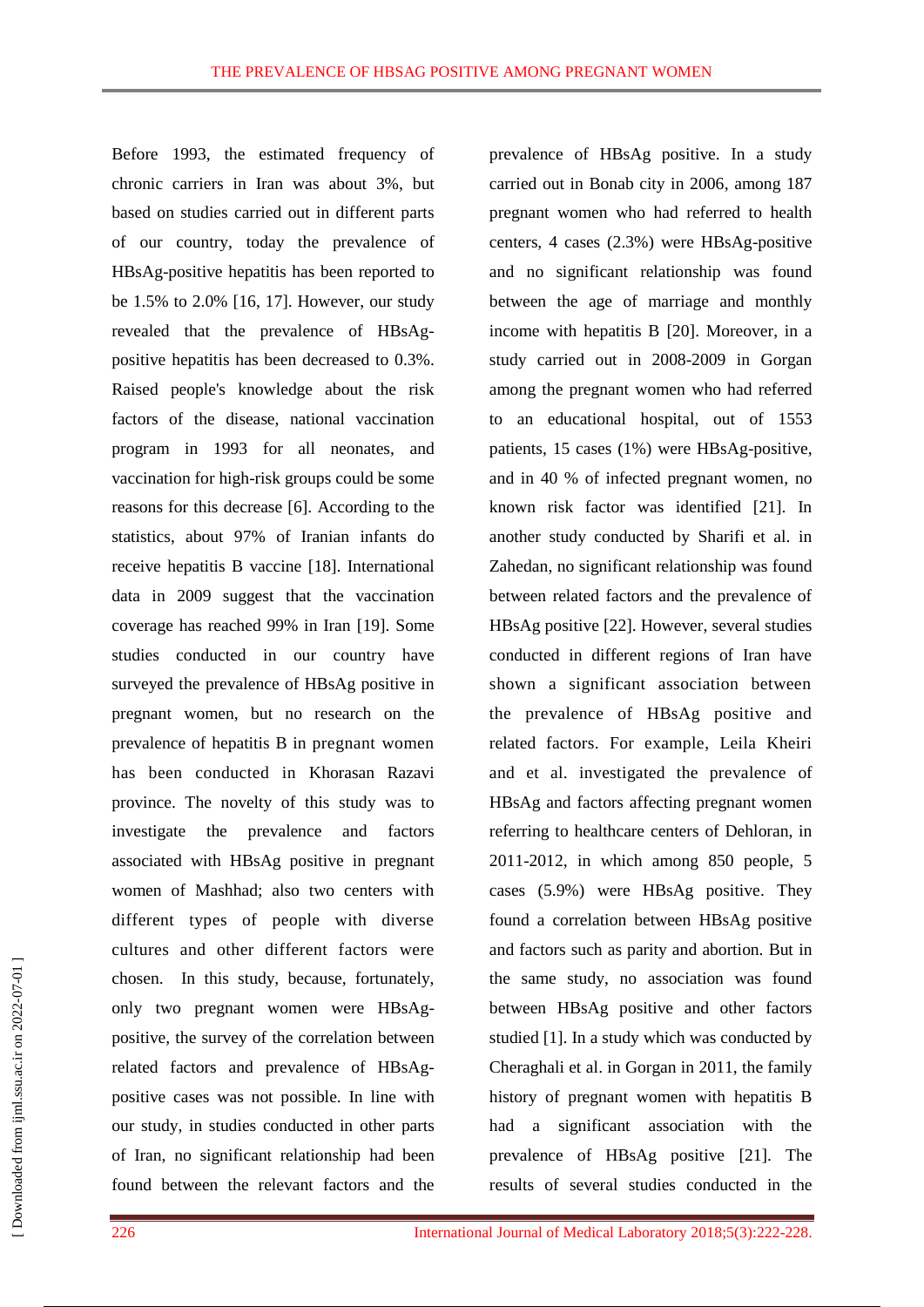countries around and in the Persian Gulf on the prevalence of HBsAg have been varied. In the research conducted in 2005 on pregnant women in Saudi Arabia, totally 2.4% of the patients were HBsAg positive and 3% with a history of surgery were HBsAg positive. There was no significant difference between the history of tooth extraction and a history of blood transfusion with HBsAg positive [23]. In another study conducted in 2006 in India, the prevalence of hepatitis B in pregnant women was 4.8%, while there was no significant difference between the history of blood transfusion and tattooing, as well as, the history of surgery with the HBsAg positive [24]. As it was identified in the two mentioned studies, the incidence of HBsAg positive is higher in countries around us which probably relates to the correct vaccination program in Iran [25].

The strong point of our study is that we obtained samples from two centers with various types of people having different cultures, various incomes, different educational levels and diverse ethnic and race, therefore, it can be indicative of a pattern of a larger community, and the data obtained in this study can be generalized to the population of this community. However, the present study has several limitations: firstly, the study carried out only in Mashhad; secondly, the number of the participants was small. For this reason, extensive studies should be conducted with more samples from different parts of Khorasan Razavi province.

### **Conclusions**

Our study revealed that the prevalence of HBsAg positive among pregnant women has decreased in the northeast of Iran. The prevalence of obtained HBsAg in this study compared to other studies is low; therefore, further studies with more cases in different regions of the province are needed to achieve a real estimation of HBsAg positive among pregnant women.

### **Conflict of Interest**

Authors have no conflict of interest.

#### **Acknowledgment**

We are grateful to our colleagues in Central Laboratory of ACECR and Laboratory of Ghaem hospital in Mashhad University of Medical Sciences for their cooperation in this work.

## **References**

- [1]. Kheiri L, Makvandi S. The prevalence of Hepatitis B surface antigen (HBsAg) and its influencing factors in pregnant women referring to healthcare centers of Dehloran, Iran in 2011-2012. Journal of Midwifery and Reproductive Health 2015; 3(3): 424-29.
- [2]. Stewart BW, Wild CP. World cancer report 2014. Lyon: International Agency for Research on Cancer, WHO; 2015.
- [3]. Duvnjak M, Virović-Jukić L, Gomerčić-Palčić M, Stojsavljević S. Classification and epidemiology of gastrointestinal diseases. new trends in classification, monitoring and management of gastrointestinal diseases. In: Topić E, Watson I, Homšak E, Leniček KJ. New trends in classification, monitoring and management of gastrointestinal diseases handbook. zagreb: Dubrovnik; 2012. pp: 1-15.
- [4]. Abdolahi N, Keshtkar A, Semnani S, Roshandel G, Beshrat S, Joshaghani H, et al.